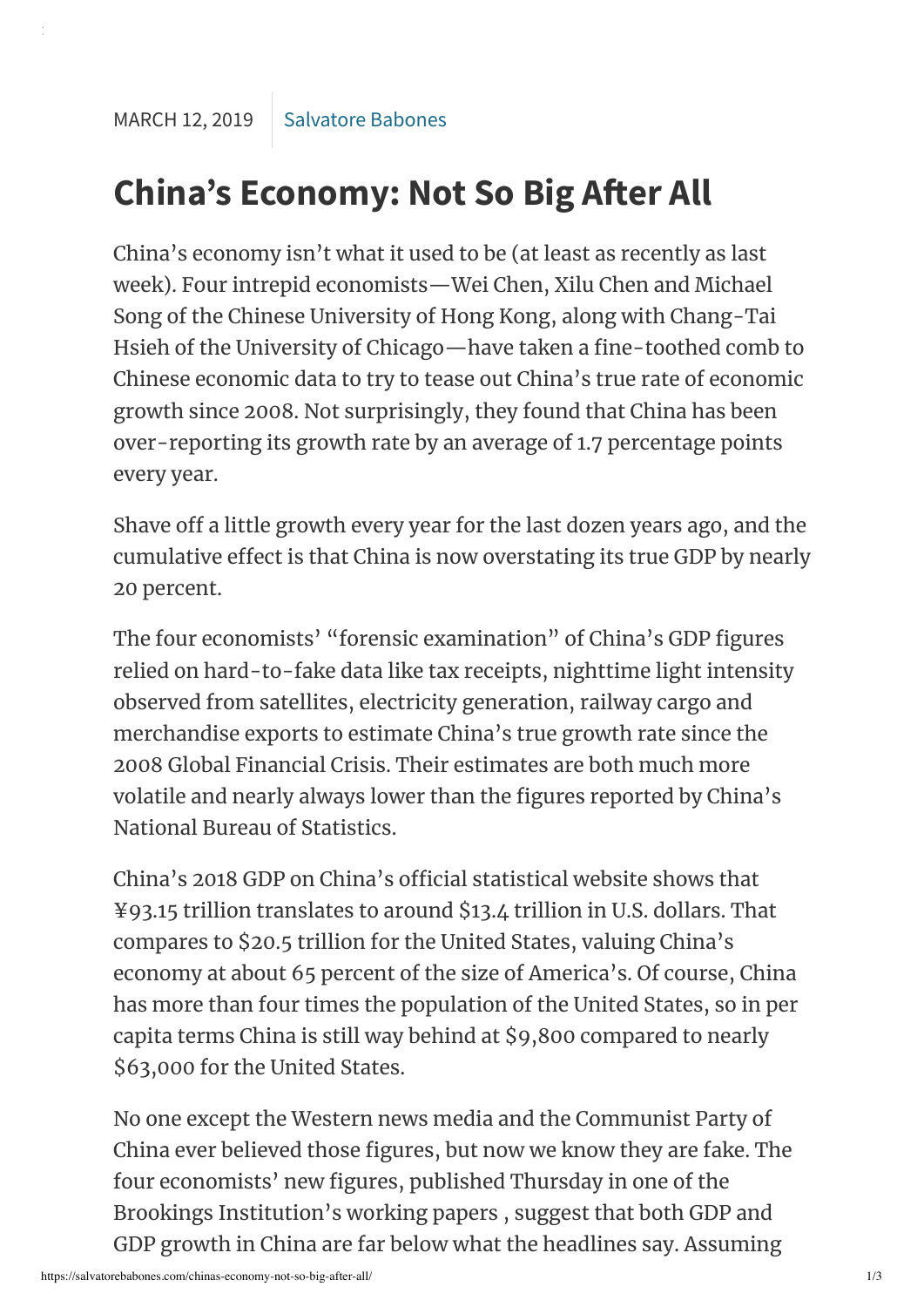that China was accurately reporting its GDP figures back in 2008, the new estimate for 2018 would be \$11.1 trillion, or only about 54 percent of the size of the American economy.

That implies a per capita figure of only around \$8,000, well below Mexico's figure of \$9,600 and only about one-eighth of the U.S. level. And that's assuming that the 2008 baseline figures weren't themselves over-inflated. Back in 2007, Li Keqiang (then a regional party boss but now the premier of China) famously called them "man-made." And the lower the 2008 base number, the lower the imputed figure for today.

Taking China's reported 2018 growth rate of 6.5 percent down by 1.7 points would give a current growth figure of only 4.8 percent, well below that of regional competitors like Vietnam and India (both at 7.3 percent). It also means that, even at current growth rates, China won't catch up to the United States anytime soon. Extrapolating China at 4.8 percent and the United States at its historical average of 2.1 percent, China's economy wouldn't surpass America's until 2036, in per capita terms not until 2076. That's a lot of extrapolation. Report Advertisement

Historical data from other East Asian tiger economies suggest that things work turn out that way. The era of rapid economic growth in South Korea and Taiwan came to an end in the early 2000s, at a time when they were only about one-third as rich as the United States (in per capita terms). They have both spend the last two decades struggling to stay about half the American level of GDP per capita. Neither is as prosperous as the poorest U.S. state, Mississippi. Japan is only on a par with the second poorest, Alabama.

China has pockets of prosperity in Beijing, Shanghai and Guagzhou/Shenzhen that are approaching East Asian tiger levels, but most of the country is still very poor. The idea that China poses a serious economic (and thus military) challenge to the United States is simply preposterous. As its growth slows, it is rapidly becoming clear that the emperor has no clothes. Thanks to the detailed work of Chen, Chen, Hsieh and Song, we now have the hard evidence to prove it.

## Salvatore Babones

## Return Home